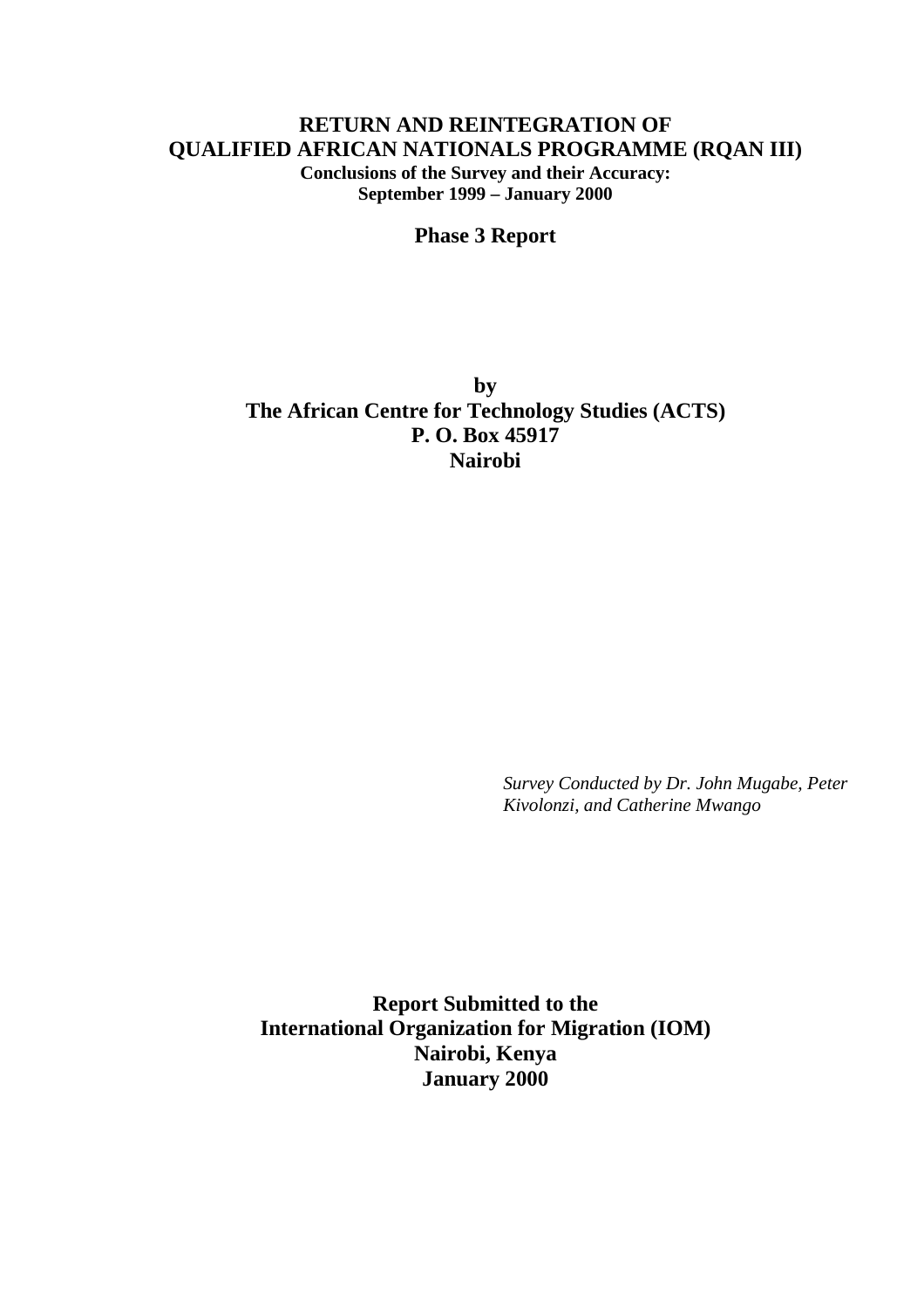## **TABLE OF CONTENTS**

## **EXECUTIVE SUMMARY**

### **1.0 BACKGROUND**

### **2.0 SAMPLING STRATEGY AND SURVEY METHODOLOGY**

- 2.1 RESPONSE RATE
- 2.2 DATA PROCESSING AND ANALYSIS
- 2.3 GENERAL STATISTICAL ANALYSIS
- 2.4 SCALING OF RESULTS

### **3.0 RESULTS OF THE STUDY**

- 3.1 YEARS IN EMPLOYMENT AND AGE OF THE RETURNEES' BUSINESSES
- 3.2 LEADERSHIP AND IMPACT
- 3.3 FINANCIAL CONTRIBUTION AND GROWTH OF THE ORGANIZATIONS
- 3.4 TRANSFER OF NEW SKILLS/KNOWLEDGE AND TECHNOLOGY
- 3.5 RATING BY COMPETITORS AND PROFESSIONAL BODIES RECOMMENDATIONS
- 3.6 QUESTIONNAIRES NOT USED IN THE DATA ANALYSIS

## **4.0 SUMMARY OF FINDINGS**

### **5.0 CONCLUSIONS AND RECOMMENDATIONS**

5.1 SUFFICIENCY AND RELIABILITY OF THE CONCLUSIONS AND RECOMMENDATIONS

### **APPENDICES**

APPENDIX I: LIST OF TABLES INDICATING THE SELECTION OF THE SAMPLES AND QUESTIONNAIRES RETURNED APPENDIX II: LIST OF ALL TABLES FROM THE EMPLOYED RETURNEES APPENDIX III: LIST OF ALL TABLES FROM THE SELF-EMPLOYED RETURNEES APPENDIX IV: OTHER LIST OF TABLES (GENERATED THROUGH CROSS TABULATIONS)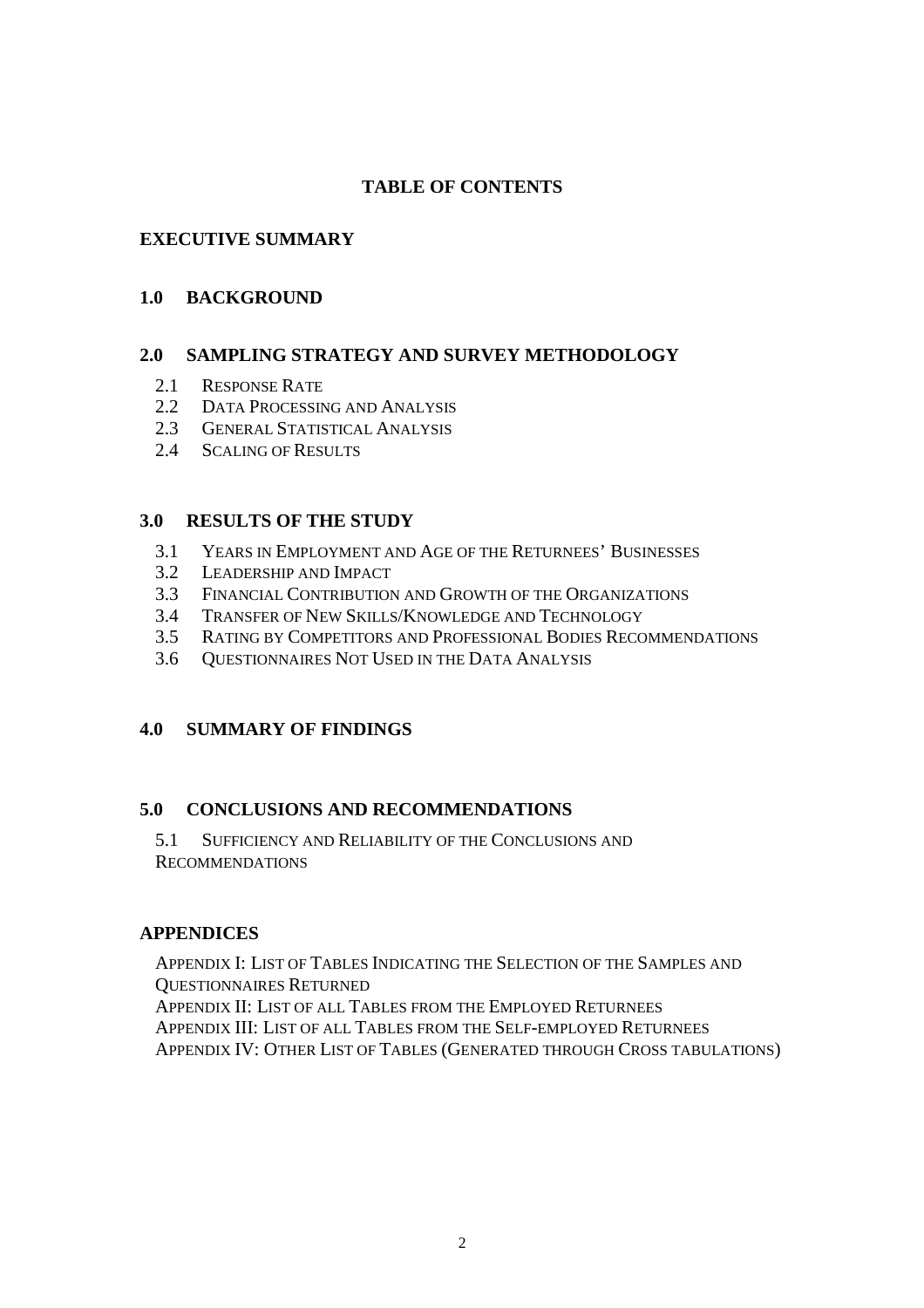#### **EXECUTIVE SUMMARY**

This report discusses the third phase of the research on the impact of returnees in the workplace, on the Programme of Return and Reintegration of African Nationals (RQAN). The International Organization for Immigration (IOM) established the RQAN Programme in 1983 with the main objective of mobilizing and promoting the utilization of highly qualified, qualified and skilled personnel in the development of African, Caribbean and Pacific (ACP) countries through voluntary migration. This is the  $3<sup>rd</sup>$  phase of the Programme, but this is the first impact evaluation since the inception of the Programme. This report therefore discusses the impact the returnees have made in the workplace.

A sample of 433 returnees was chosen out of 664 selected from 19 target and non-target countries. Out of the 433 questionnaires mailed out, a total of 214 (49.4%) were returned. This percentage of the returned questionnaires falls below the target of 67%. Out of the 214 returned questionnaires, 45 did not fulfill all the conditions for analysis and therefore were treated as unsuitable. Hence the true response rate declined from 49.4% to 39%. The unsuitable questionnaires also reduced the true sample size from 49.4% (214/664) to 25.5%  $(169/664)^1$ 

The data was analyzed using Statistical Package for Social Sciences (SPSS), and presented in tables. Key attention was paid to questions on Returnees Performance Evaluation (RPE) and Balance Score Card (BSC) as these indicators form the framework upon which the study was done.

The findings show that the returnees were mostly specialized personnel in top and middle management (95.1%) with 68.7% of them in normal operational management of the organizations. This opened opportunities to practice their skills in both management and technical fields. In these fields, the employers (90.5%) reported that they always/sometimes delegated work and made decisions often/always (50.4%). Delegation of work was practiced in all the countries with Ghana, Zambia and Cape Verde (90.0%) leading. Decision making by the returnees in Ghana, Uganda, Zambia and Zimbabwe were done very often/always ( above 40% as opposed to other countries with less than this). Delegation and frequency in decision making are higher in the private (84.8% and 52.1%) and quasi-public sectors (75.0% and 25.0%). In addition, the performance of the returnees was outstanding.

79.8% of the returnees contributed to the financial growth of the organizations through income generation and cost-saving measures (67.7%). Uganda and Zambia had the highest (95.2% and 88.%) reported returnees contributing to the financial growth of the organizations. Whereas those in the private (95.1%) and quasi-public sectors (90.9%) contributed much more financially.

The results of the study also show that most of the returnees made the performance of the organizations better (89.9%). The Organizations were stable and growing (87.4%). The same applies to the self-employed returnees businesses (94.7%). They brought new skills (24.8%) and transferred (39.8%) the same to the organizations. In Uganda (73.6%), Zambia (76.9%) and Cape Verde (80%) there was much transfer of new skills than in the other countries. These percentages were higher in both quasi-public and private sectors (80% and 69.3% respectively). Almost (93.6%) all the returnees transferred both new knowledge, technology and management skills to the organizations and were always/sometimes (90.5%) competent in doing so.

 $\overline{a}$ 

<sup>&</sup>lt;sup>1</sup> For inclusion in the analysis returnees employed must have worked for at least 10 months while the self-employed for 6 months.